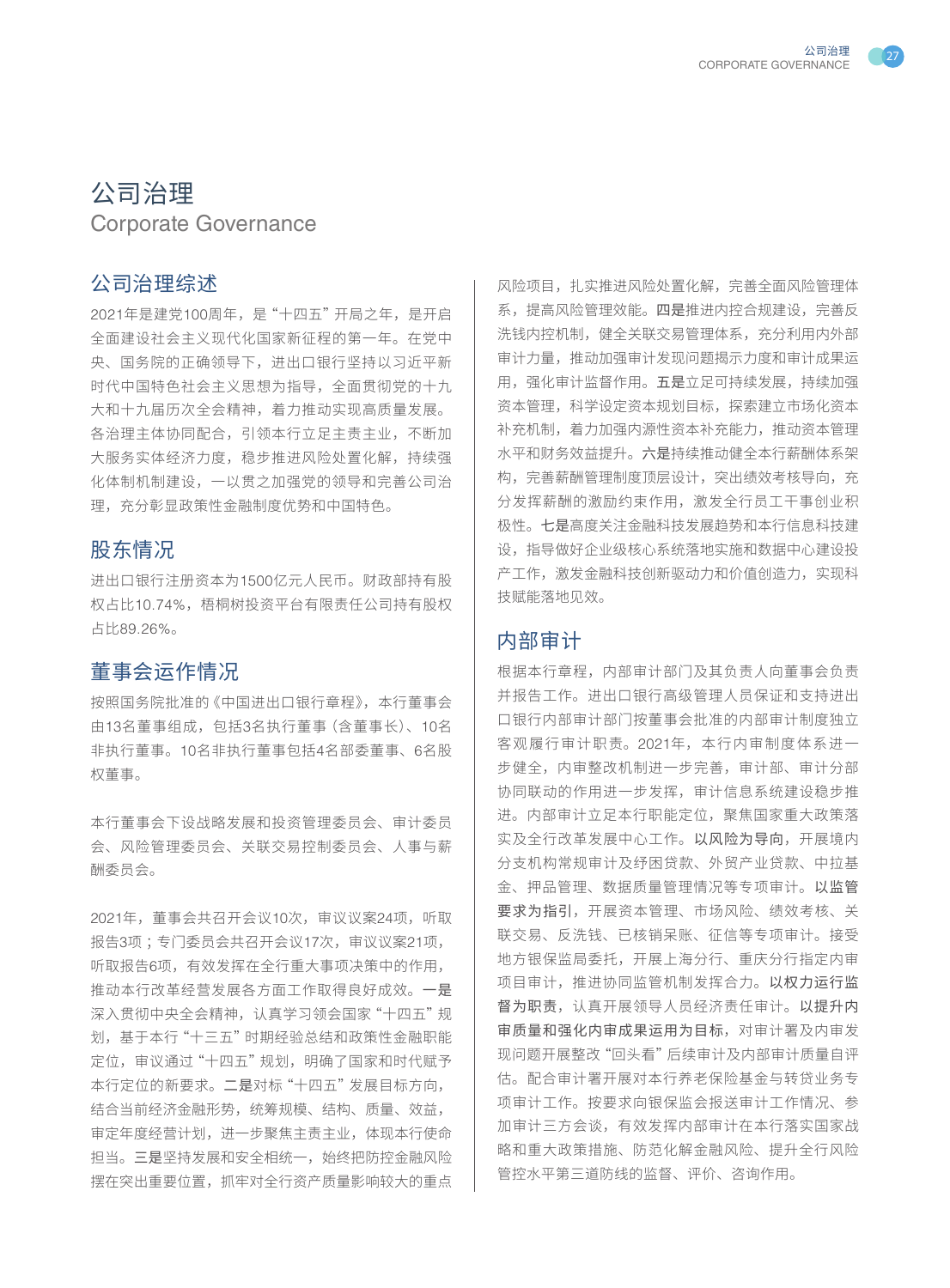

#### **Overview**

The year 2021 marked the centenary of the founding of the CPC, the start of the 14th Five-Year Plan period, and the first year on the new journey toward building a modern socialist country in all respects. Under the strong leadership of the CPC Central Committee and the State Council, the Bank followed the guidance of Xi Jinping Thought on Socialism with Chinese Characteristics for a New Era, acted on the guiding principles put forward at the 19th National Congress of the CPC and the plenary sessions of the 19th CPC Central Committee, and devoted itself to promoting high-quality development. All stakeholders involved in corporate governance formed synergy through collaboration, guiding the Bank in staying focused on its mission and main business operations to better serve the real economy, in disposing of and defusing risks in a steady manner, and in consistently improving institutional mechanisms as well as Party leadership and corporate governance. As a result, the Bank could operate in a way that best illustrates the institutional strengths and unique characteristics of a Chinese policy-based financial institution.

#### **Shareholders**

The Bank has a registered capital of RMB150 billion. The Ministry of Finance holds 10.74% of the shares and Buttonwood Investment Holding Company Ltd. 89.26%.

### Operation of the Board of Directors

According to the Articles of Association of the Export-Import Bank of China approved by the State Council, the Board of Directors is made up of 13 directors, including 3 executive directors (Chairman of the Board included) and 10 non-executive directors which include 4 ministry or commissionappointed directors and 6 equity directors.

Under the Board of Directors, specialized committees are established, namely the Strategic Development and Investment Management Committee, Audit Committee, Risk Management Committee, Connected Transactions Control Committee, and Personnel and Remuneration Committee.

In 2021, the Board of Directors played a big role in making decisions on important matters related to the Bank's reform, operation and development so that good results could be achieved in all respects. It convened 10 meetings to deliberate on and approve 24 proposals and hear 3 briefings, and its specialized committees convened 17 meetings to deliberate on and approve 21 proposals and hear 6 briefings. First, the Board of Directors acted on the guiding principles put forward at the plenary sessions of the CPC Central Committee, studied the 14th Five-Year Plan and deliberated on and approved the Bank's own development plan based on the experience over the 13th Five-Year Plan period and its mission as a policy bank to further clarify the Bank's new positioning in the new era as required by the country. Second, the Board of Directors aligned with goals and directions under the 14th Five-Year Plan, and took into full consideration the current economic and financial situation when reviewing and approving the Bank's annual business plan which was mapped out based on the goal of coordinating scale, structure, quality and profitability to better fulfill its mission and responsibilities. Third, the Board of Directors followed the principle of ensuring security while pursuing development, and put forestalling and controlling financial risks front and center. It paid close attention to key projects that have a great impact on the Bank's asset quality, made sure that concrete measures were taken to dispose of and defuse risks, and led the Bank in improving its comprehensive risk management system and enhancing its risk management performance. Fourth, the Board of Directors promoted the development of internal control and compliance system, anti-money laundering internal control mechanism and connected transaction management system, and gave full play to the supervision role of internal and external audit to detect more deep-seated problems and make good use of their outcomes. Fifth, the Board of Directors attached great importance to sustainable development, continued to strengthen the Bank's capital management with more scientific capital planning targets,